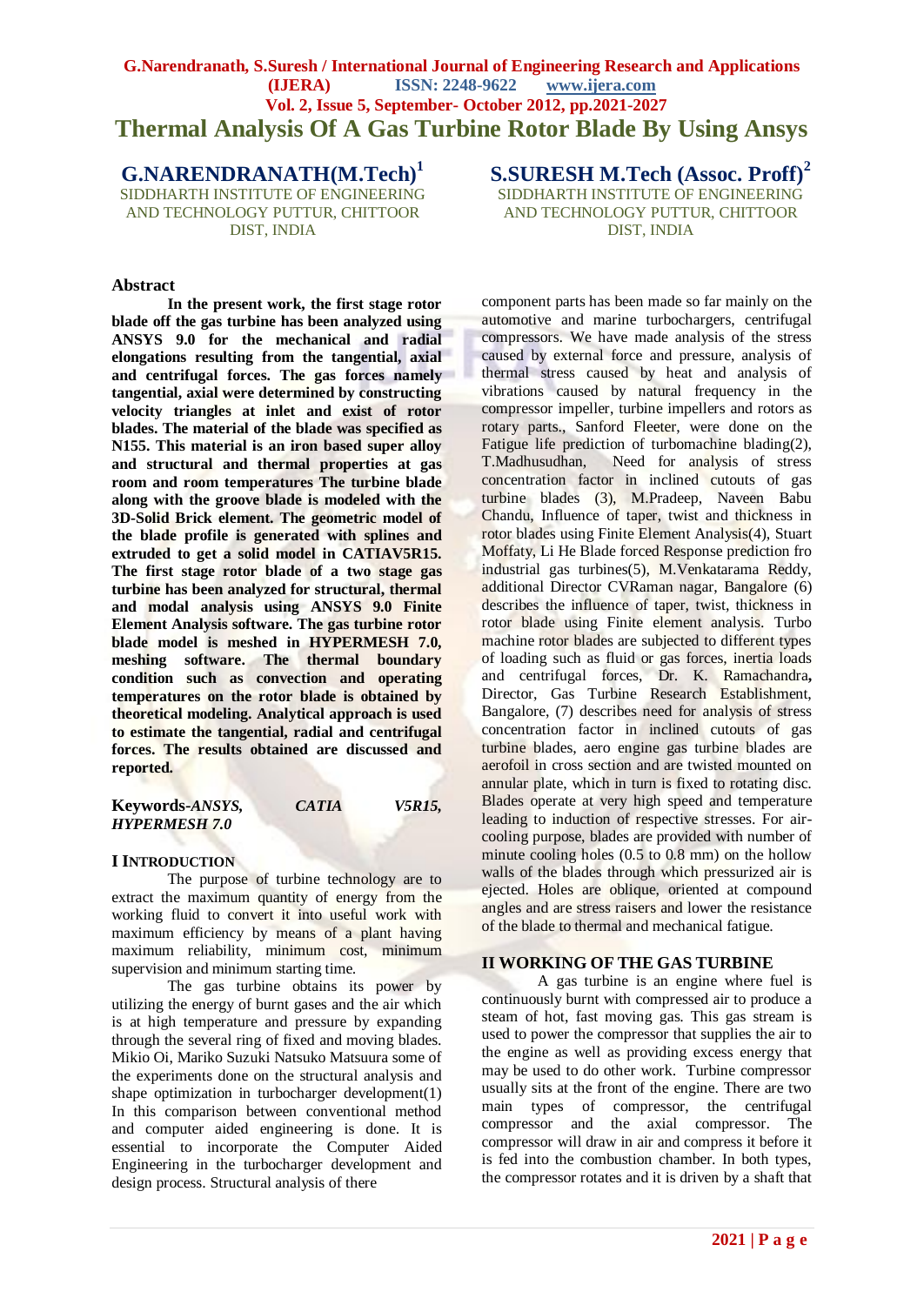**.**

**COLOR** 

passes through the middle of the engine and is attached to the turbine as shown in fig 1.1



**Fig 1.1 Indicator diagram of gas turbine**

## **A. CONSTRUCTION OF TURBINE ROTOR BLADES AND THEIR COMPONENTS**

Knowing the fluid conditions at exit of the gas generators, a value of static pressure was assumed at the turbine outlet. From this, the corresponding enthalpy drop required in the power turbine was calculated. The limitation in fixing the velocity triangles come from the peripheral speed of rotor and flow velocities. It is preferable to keep the both in reasonable range so as to minimize the losses.

After the primary fixing of velocity triangles between the axial gaps of the turbine blade rows, the blade profile is selected. In blade section there are two approaches, the direct and indirect approach. The blade profile selected should yield the flow angle required to give the desirable enthalpy drop. Also the pressure distribution at the end of stage should be uniform. If it is not so the blade angles are changed to match these requirements.



**Fig 1.2 CONSTRUCTION OF TURBINE ROTOR AND THEIR COMPONENTS**

The gas turbine have been taken from the preliminary design of a power turbine. As the temperature has a significant effect on the overall stresses in the rotor blade, it has been felt that a detailed study can be carried out on the temperature effects to have a clear understanding of the combined mechanical and thermal stresses.

## **B. VIBRATION OF BLADES**

If a blade of an assembly of blade is acted upon by an instantaneous force free vibrations are setup because of the inherent resilience of the blade or blade assembly. The frequency of these vibrations depends on the dimensions of the blade or blade assembly as well as their method of mounting on the discs. Moving blades in turbine are subjected to time variable loads in addition to the static loads.

## **C. PRODUCTION OF BLADES: -**

Blades may be considered to be the heart of turbine and all other member exist for the sake of the blades. Without blading there would be no power and the slightest fault in blading would mean a reduction in efficiency and costly repairs.

### **D.TURBINE BLADE ATTACHMENT:** *-*

The attachment of the turbine blade to the rotor is the most critical aspect of gas turbine.design.All the forces are transmitted through the attachment to the rotor. Especially at the lowpressure end of turbine of large output, the attachment has to bear relatively large forces due to high speed; the centrifugal force on the blade is many times its mass. It is therefore necessary to estimate the stresses in the attachment, but sometimes it is very difficult to get the exact values.

There is always the possibility of stress concentration at the sharp corners. Therefore selection of material is very important which can be safeguard from this stress concentration.



## **E. BRAYTON CYCLE COMPONENTS:**

Gas turbines usually operate on an open cycle, as shown in Figure 1. Fresh air at ambient conditions is drawn into the compressor, where its temperature and pressure are raised. The highpressure air proceeds into the combustion chamber, where the fuel is burned at constant pressure.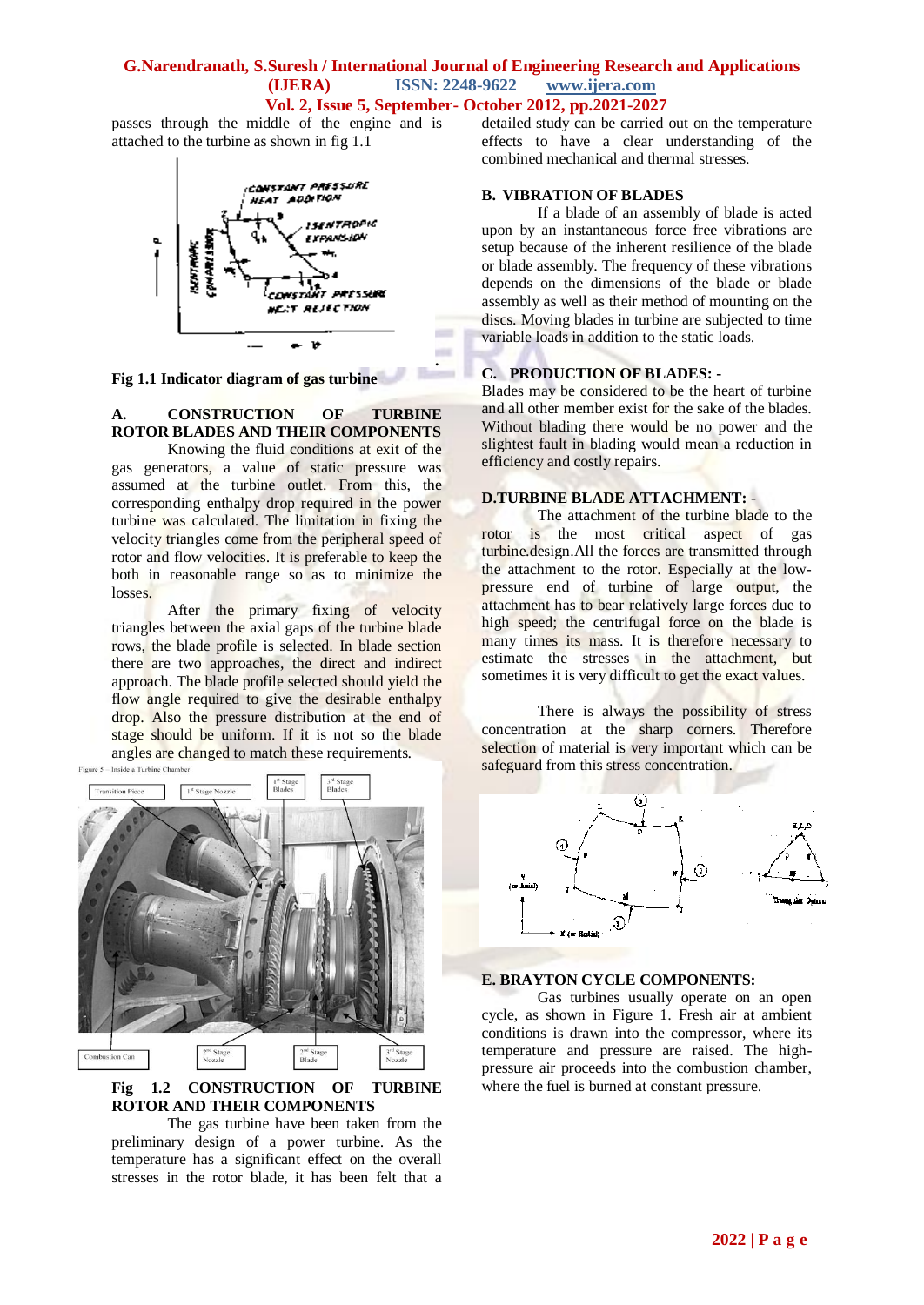-

ä.

Figure 1 - An Open Cycle Gas-Turbine Engine

Figure 2 - A Closed Cycle Gas-Turbine Engine





**Fig: 1.3 Open & Closed Cycle of Gas Turbine**

#### **II. FINITE ELEMENT METHOD FORMULATION**

### **A. FINITE ELEMENT METHOD**

The finite element method is a numerical analysis technique for obtaining approximate solutions to a wide variety of engineering problems. Although originally developed to study stresses in complex airframe structures, it has since been extended and applied to the broad field of continuum mechanics.



**Fig: 1.4 Discretizations Of Turbine Blade Profile**

## **B. PLANE 82TYPE 2-D 8-NODE STRUCTURAL SOLID ELEMENT**

Plane 82 is a higher order version of the two dimensional four-node element. It provides more accurate results for mixed (quadratictriangular) automatic meshes

### **Fig: 1.6 plane 82 2-d structural solid**

and can tolerate irregular shapes without as much loss of accuracy.

| <b>Element Name</b>    | Plane 82               |  |
|------------------------|------------------------|--|
| Nodes                  | I, J, K, L, M, N, O, P |  |
| Degrees of Freedom     | UX, UY                 |  |
| Real constants         | none                   |  |
| MaterialProperties     | EX, EY, EZ             |  |
| PRXY, PRYZ, PRXZ       |                        |  |
| NUXY, NUYZ, NUXZ)      |                        |  |
| ALPX, ALPY, ALPZ, DENS |                        |  |
|                        |                        |  |

Surface loads Pressure Body loads Temperatures Special features Plasticity, creep, stress stiffening, large deflection, and large strain.

## **C. SOLID 95 3D 20-NODE STRUCTURAL SOLID ELEMENT**

Solid 95 is higher order version of the 3-D 8-node solid element. It can tolerate irregular shapes without as much loss of accuracy. Solid 95 elements have compatible displacement shapes and are well suited to model curved boundaries The element is defined by 20 nodes having three degrees of freedom per node, translations in the nodal x, y, and z directions.



### **Fig:1.6 Solid 95 3-D structural solid** SOLID 95 INPUT SUMMARY Element Name Solid 95

Nodes **I, J, K, L, M, N, O,** 

## P,Q,R,S,T,U,V,V,W,X,Y,Z,A,B

Degrees of Freedom UX,UY,UZ Real constants None Material Properties

EX,EY,EZ(PRXY,PRYZ,PRXZ

|                   | NUXY, NUYZ, NUXZ)                                      |  |
|-------------------|--------------------------------------------------------|--|
|                   | ALPX, ALPY, ALPZ, DENS                                 |  |
| Surface loads     | Pressure                                               |  |
| <b>Body</b> loads | <b>Temperatures</b>                                    |  |
|                   | Special features Plasticity, creep, stress stiffening, |  |
|                   | large deflection, and large                            |  |
| strain.           |                                                        |  |

## **IV.EVALUATION OF GAS FORCE ON THE ROTOR BLADES**

Gas forces acting on the blades of the rotor in general have two components namely tangential (Ft) and axial (Fa). These forces result from the gas momentum changes and from pressure differences across the blades. These gas forces are evaluated by constructing velocity triangles at inlet and outlet of the rotor blades.

### **A. EVALUATION OF GAS FORCES ON THE FIRST STAGE ROTOR BLADE**

At the inlet of the first stage rotor blades, Absolute flow angle  $\alpha$ 2 = 23.850 Absolute velocity  $V2 = 462.21$  m/s The velocity triangles at inlet of first stage rotor blades were constructed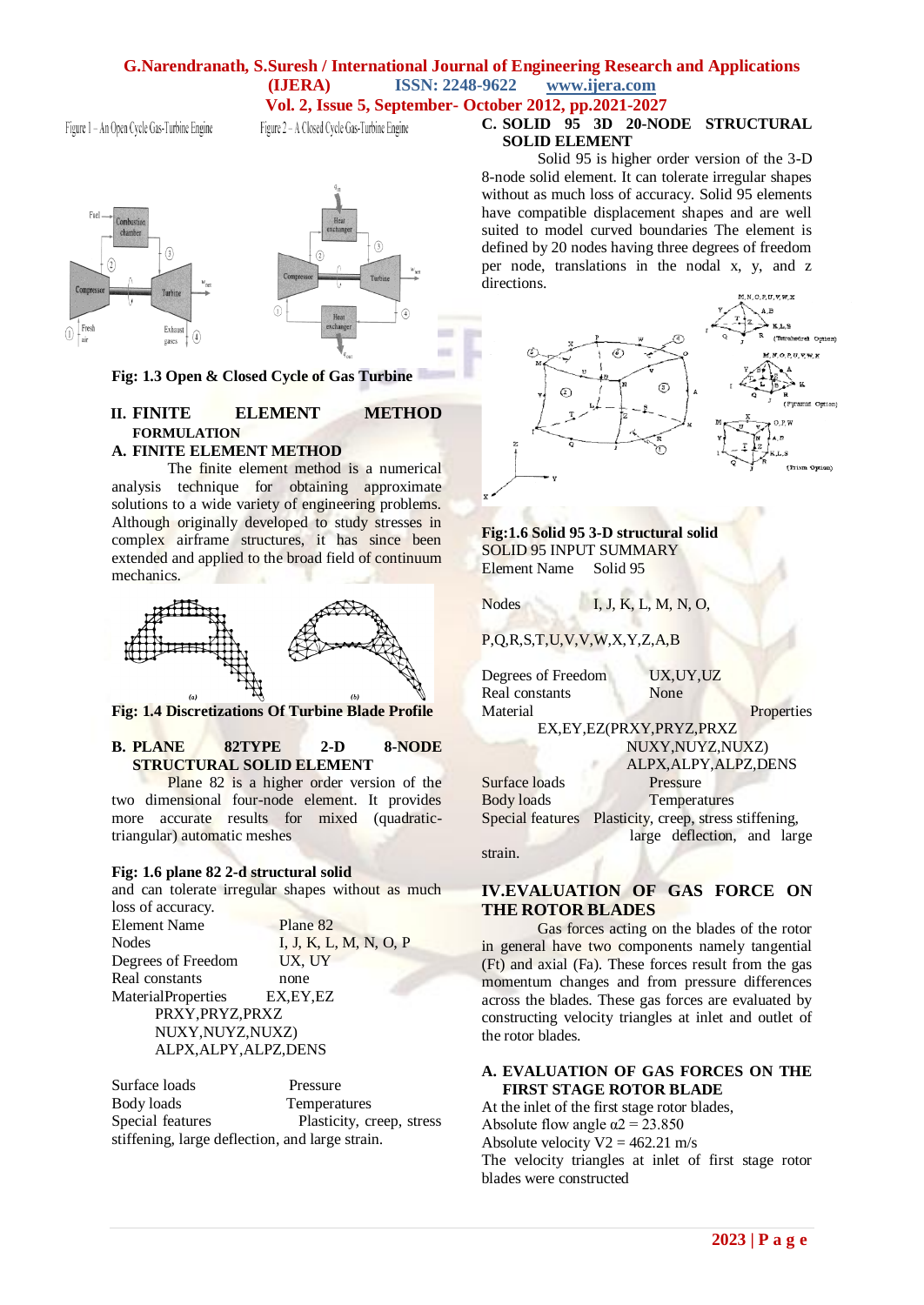

**Fig: 1.7 Inlet velocity triangles of I-stage rotor blades**

Diameter of blade midspan  $D = 1.3085$  mt. Design speed of turbine  $N = 3426$  r.p.m. Peripheral speed of rotor blade at its midspan  $U =$  $\pi$ DN/60 From the velocity triangles in fig we get,

Whirl velocity  $Vw2 = 422.74$  m/s Flow Velocit,  $Vf2 = 186.89$  m/s Relative velocity,  $Vr2 = 265.09$  m/s Blade angle at inlet,  $\theta$ 2 = 135.017 0 At the exit of first stage rotor blades, Flow velocity,  $Vr3 = 180.42$  m/s

Relative flow angle,  $\theta$ 2 = 37.88 0

### **B. EVALUATION OF GAS FORCES ON SECOND STAGE ROTOR BLADES**

The gas forces and power developed in second stage rotor blades were evaluated using the same procedure and similar equations that were used for first stage rotor blades



#### **Fig: 1.8 Inlet Velocity Triangles Of Ii-Stage Rotor Blades**

| Tangential force | $\text{Ft} = 244.49$ Newtons |
|------------------|------------------------------|
| Axial force      | $Fa = 0.944$ Newtons         |
| Power developed  | $P = 13.972$ Mega Watts      |

#### **C. ANALYSIS OF FIRST STAGE ROTOR BLADE ON ANSYS 9.0**

The structural, thermal, modal modules of ANSYS 9.0 were used for the analysis of the rotor

blade. The rotor blade was analyzed for mechanical stresses, temperature distribution, combined mechanical and thermal stresses and radial elongations, natural frequencies and mode shapes. Element Type 1: 8 node quadrilateral element Element type 2: 20 node Brick solid element. The following material properties were defined in the material property table named as material type 1. Young's Modulus of Elasticity  $(E) = 2e5$  N/mm2 Density (ρ)  $= 7136.52 \text{ e-9}$ T/mm3

Coefficient of thermal expansion  $(\alpha)$  = 6.12e-6 /0C

The aerofoil profile of the rotor blade was generated on the XY plane with the help of key points defined by the coordinates as given below. Then a number of splines were fitted through the keypoints. A rectangle of dimensions 49\*27 mm





## LIST OF SELECTED KEYPOINTS

| NO                      | X     | Y<br><b>LOCATION</b> |
|-------------------------|-------|----------------------|
| $(Z=0)$                 |       |                      |
| 1.                      | 0.00  | 0.00                 |
| 2.                      | 2.6   | 17.3                 |
| 3.                      | 5.85  | 21                   |
| $\overline{\mathbf{4}}$ | 10    | 25                   |
| 5                       | 14.8  | 26.6                 |
| 6                       | 22.9  | 25.3                 |
| 7                       | 28    | 22.2                 |
| $\,8$                   | 33.4  | 18.5                 |
| 9                       | 38    | 14.4                 |
| 10                      | 42    | 10.9                 |
| 11                      | 45.5  | 5.70                 |
| 12                      | 49.00 | 0.00                 |
| 13                      | 6.18  | 12.4                 |
| 14                      | 11.2  | 14.4                 |
| 15                      | 16.18 | 15.5                 |
| 16                      | 21.1  | 14.9                 |
| 17                      | 26    | 13.6                 |
| 18                      | 38.2  | 8.77                 |
| 19                      | 45    | 3.95                 |
| 20                      | 49    | 0.00                 |
| 21                      | 49    | 27.00                |
| 22                      | 0.00  | 27.00                |
|                         |       |                      |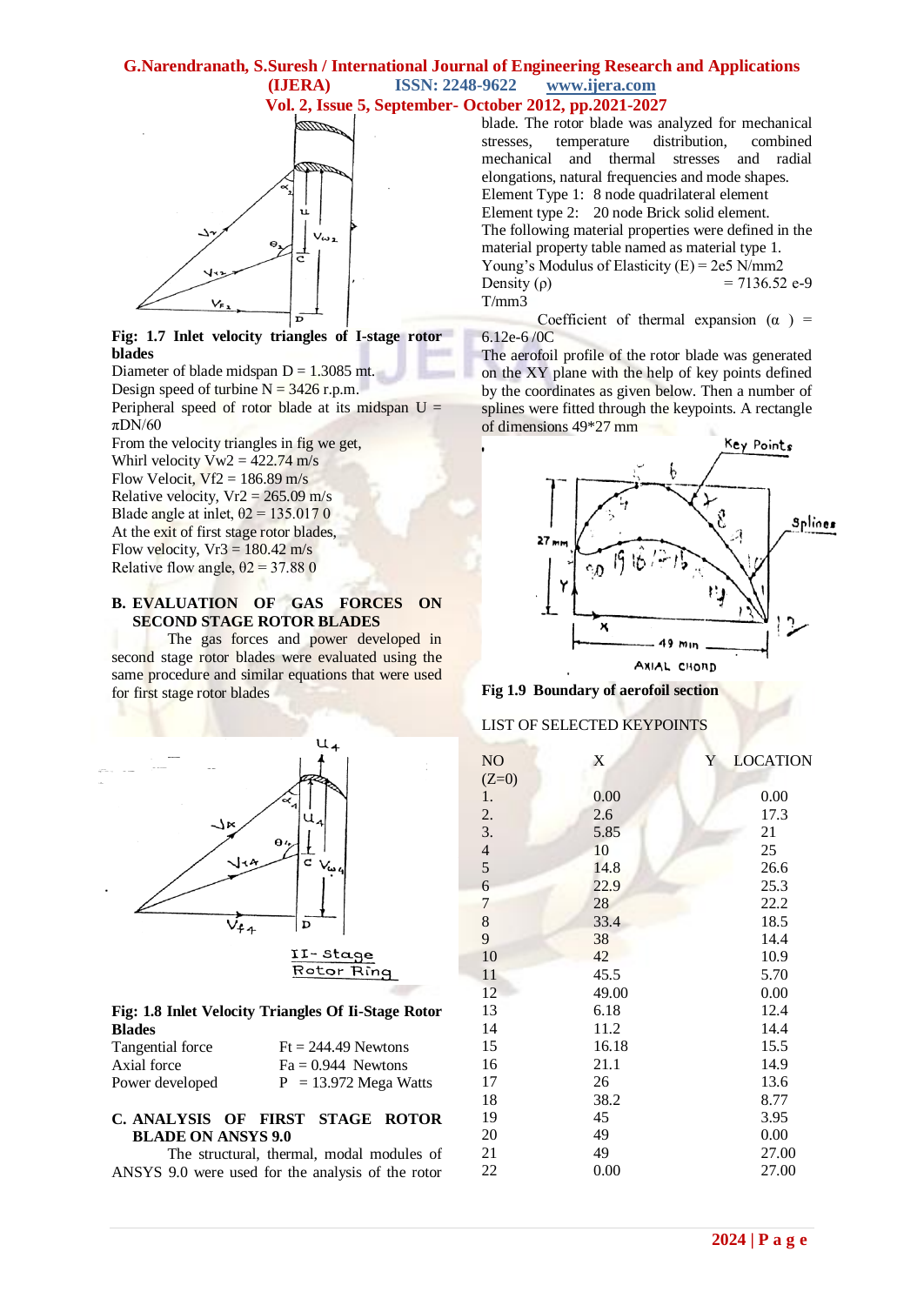|    |       | Vol. 2, Issue 5, September- |
|----|-------|-----------------------------|
| 23 | 19.8  | 0.00                        |
| 24 | 1.00  | 13.6                        |
| 25 | 29.2  | 0.00                        |
| 26 | 29.2  | 27.00                       |
| 27 | 19.8  | 27.00                       |
| 28 | 15.2  | 27.00                       |
| 29 | 18.08 | 27.00                       |
| 30 | 49.00 | $0.27E-1$                   |
| 31 | 48.90 | $0.288E -$                  |
| 1  |       |                             |
| 32 | 29.2  | 12.49                       |
| 33 | 19.8  | 26.62                       |
| 34 | 19.8  | 15.12                       |
| 35 | 29.2  | 21.25                       |
| 36 | 0.00  | $0.30E-1$                   |
|    |       |                             |

Using splines and lines 9 different areas were generated which was shown



#### **Fig:2. Areas of turbine rotor blade**

By using these points ,created the blade modal in CATIAV5 R15 with the help of commands like spline,extrude,add etc.after that export this modal into HYPERMESH7.0 and mesh it by using commands like automesh, tetmesh etc and exported into ANSYS9.0.



**Fig: 2.1 3-D model of rotor blade**

## **V .STRUCTURAL BOUNDARY CONDITIONS TO BE APPLIED ON THE ROTOR BLADE MODEL**

Two structural boundary conditions namely displacement and force were applied on the rotor blade model. The solution part of ANSYS was opened and the displacement constraints (U) were imposed on the areas shaded and numbered.



**Fig 2.2 Structural boundary conditions on rotor blade**

Ux = 0 for areas  $4,5,6,7$  and  $11,12,13,14$ 

- Uy = 0 for areas 1,2,3 and  $8,9,10$
- $Uz = 0$  for areas 5 and 12

U represents displacement and suffix X, Y, Z represents the direction in which the displacement was constrained.



**Fig: 2.3 Area Diagram of gas turbine rotor blade**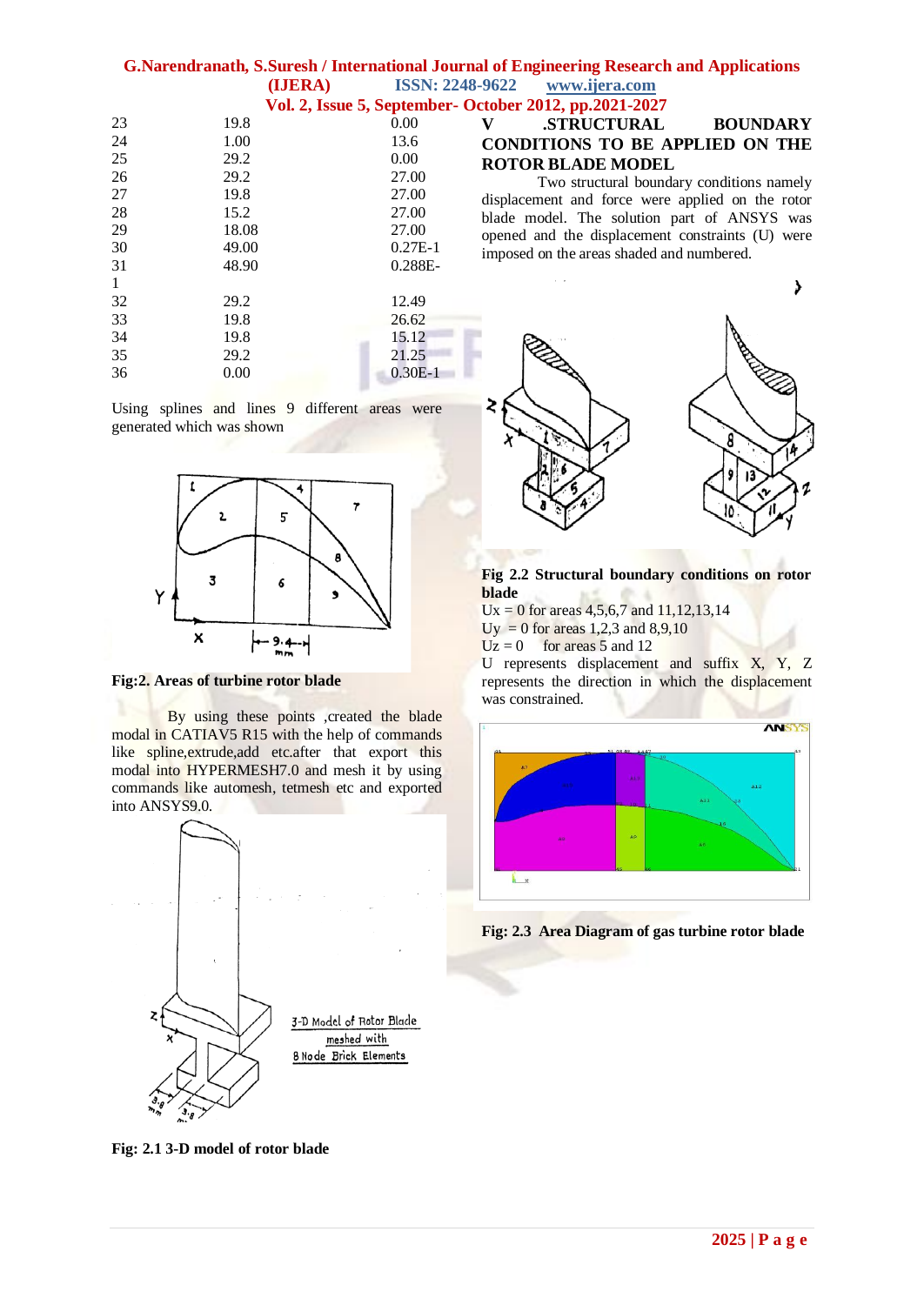

**FIG:2.4 GEOMETRIC MODEL OF GAS TURBINE ROTOR BLADE**



**Fig:2.5 Brick mesh gas turbine rotor blade using hypermesh. V RESULTS**



**Fig: 2.6Temperature distribution in the blade,<sup>0</sup>C**



**Fig2.7 Thermal stress in the blade,N/mm<sup>2</sup>**

## **VI CONCLUSION**

It is observed that the temperature variations from leading edge to the trailing edge on the blade profile is varying from 839.5310C to 735.1620C at the tip of the blade and the variation is linear along the path from both inside and outside of the blade. Considerable changes are not observed from the first 6 mm length from the leading edge and from there to next 36 mm length of blade the temperature is gradually decreasing and reaching to a temperature of 781.5480C and for another 4 mm length it is almost constant.., it is observed that the maximum thermal stress is 1217.and the minimum thermal stress is.the maximum thermal stress is less than the yield strength value i.e, 1450.so, based on these values

## **REFERENCES**

- [1] MikioOi,MarikoSuzukiNatsukoMatsuura,Is hikawajima-Harima heavy industries Company Ltd," structural analysis and shape optimization in turbocharger development", 2nd MSC Worldwide Automotive User Conference, 1999.
- [2] Sanford Fleeter, Chenn Zhou, Elias Houstis, John rice Purdue University, Indiana,"Fatigue life prediction of turbomachine blading", Advanced strategic alliance programme, July 1998.
- [3] T.Madhusudhan,Dr.H.Maheshappa,Dr.K.R amchandra,"Need for analysis of stress concentration factor in inclined cutouts of gas turbine blades," Proceeding of Advances in Mechanical Engineering, Jawaharlal Nehru National College of Engineering Shimoga, Karnataka, India, 2004.
- [4] M.Pradeep, Naveen Babu Chandu, Rajan Bhardwaj, K.Kumar,"Influence of taper, twist and thickness in rotor blades using Finite Element Analysis", National